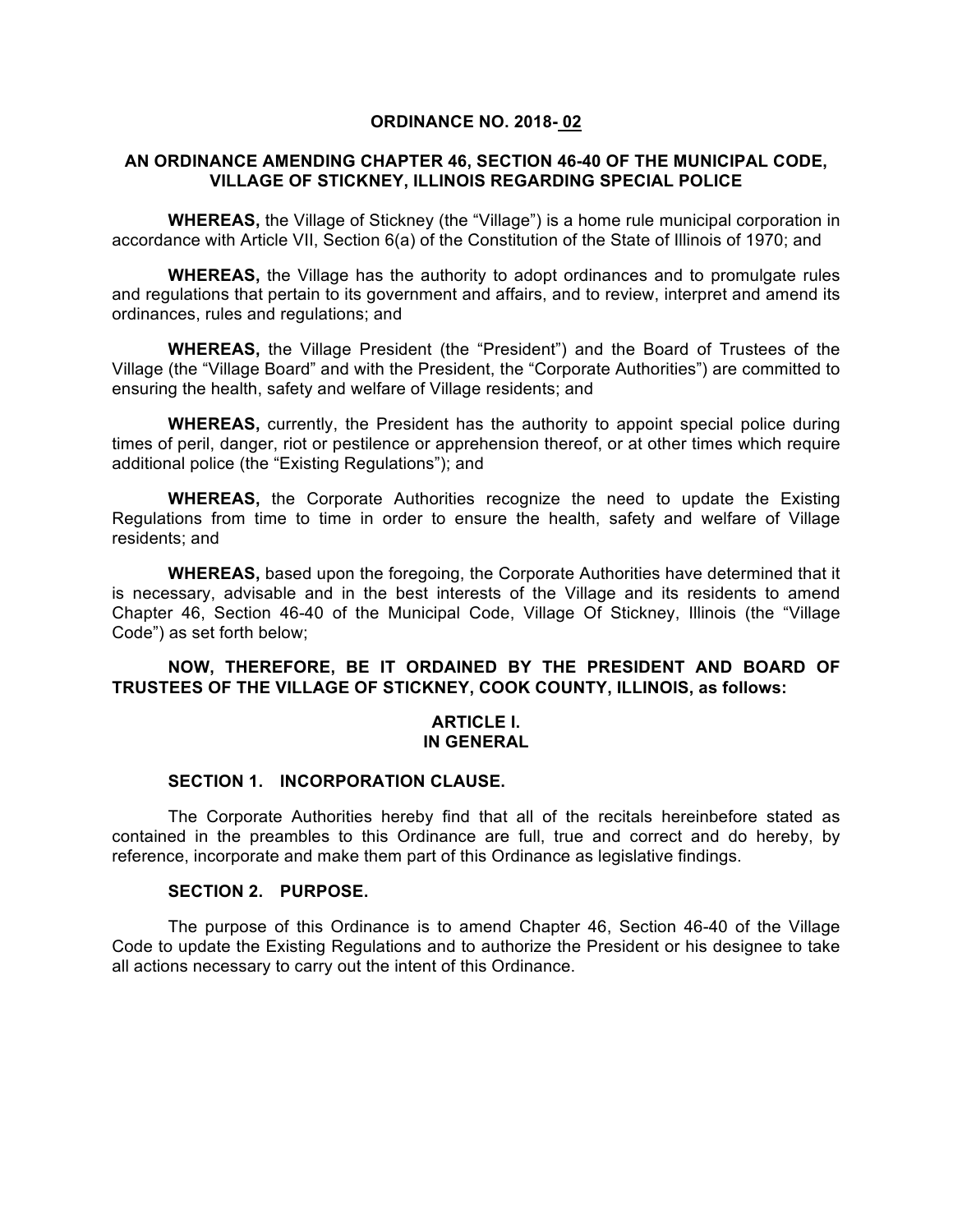## **ARTICLE II. AMENDMENT OF CHAPTER 46, SECTION 46-40 OF THE MUNICIPAL CODE, VILLAGE OF STICKNEY, ILLINOIS**

## **SECTION 3.0. AMENDMENT OF CHAPTER 46, SECTION 46-40.**

That the Village Code is hereby amended, notwithstanding any provision, ordinance, resolution or Village Code section to the contrary, by amending Chapter 46, Section 46-40 as follows:

Sec. 46-40. – Special Police.

The president of the village may, in times of peril, danger, riot or pestilence or apprehension thereof, and at all conflagrations and during any public election or celebration, or unusual congregation of the people in the village, appoint for a time not to exceed three sixty-one days, such special police as he may deem necessary, and during the term of service such special police shall may possess all of the powers and privileges and perform all the duties of regular patrol officers of the village, subject to the authorization of the president.

#### **SECTION 3.1. OTHER ACTIONS AUTHORIZED.**

The officers, employees and/or agents of the Village shall take all action necessary or reasonably required to carry out, give effect to and consummate the amendments contemplated by this Ordinance and shall take all action necessary in conformity therewith. The officers, employees and/or agents of the Village are specifically authorized and directed to draft and disseminate any and all necessary forms or notices to be utilized in connection with the intent of this Ordinance.

# **ARTICLE III. HEADINGS, SAVINGS CLAUSES, PUBLICATION, EFFECTIVE DATE**

## **SECTION 4. HEADINGS.**

The headings of the articles, sections, paragraphs and subparagraphs of this Ordinance are inserted solely for the convenience of reference and form no substantive part of this Ordinance nor should they be used in any interpretation or construction of any substantive provision of this Ordinance.

#### **SECTION 5. SEVERABILITY.**

The provisions of this Ordinance are hereby declared to be severable and should any provision of this Ordinance be determined to be in conflict with any law, statute or regulation by a court of competent jurisdiction, said provision shall be excluded and deemed inoperative, unenforceable and as though not provided for herein and all other provisions shall remain unaffected, unimpaired, valid and in full force and effect.

#### **SECTION 6. SUPERSEDER.**

All code provisions, ordinances, resolutions, rules and orders, or parts thereof, in conflict herewith are, to the extent of such conflict, hereby superseded.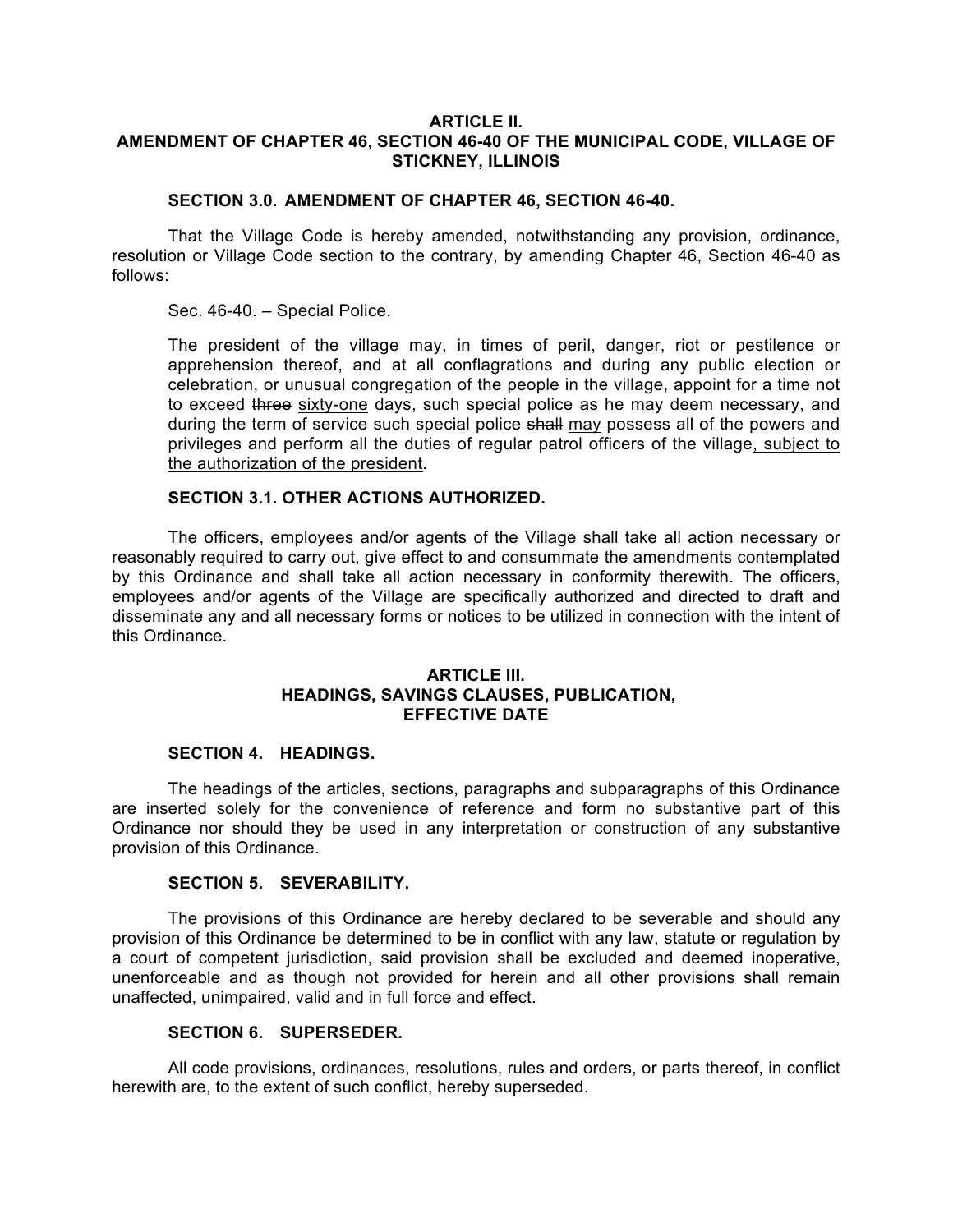# **SECTION 7. PUBLICATION.**

A full, true and complete copy of this Ordinance shall be published in pamphlet form or in a newspaper published and of general circulation within the Village as provided by the Illinois Municipal Code, as amended.

# **SECTION 8. EFFECTIVE DATE.**

This Ordinance shall be effective and in full force immediately upon its passage and approval.

(REMAINDER OF THIS PAGE INTENTIONALLY LEFT BLANK)